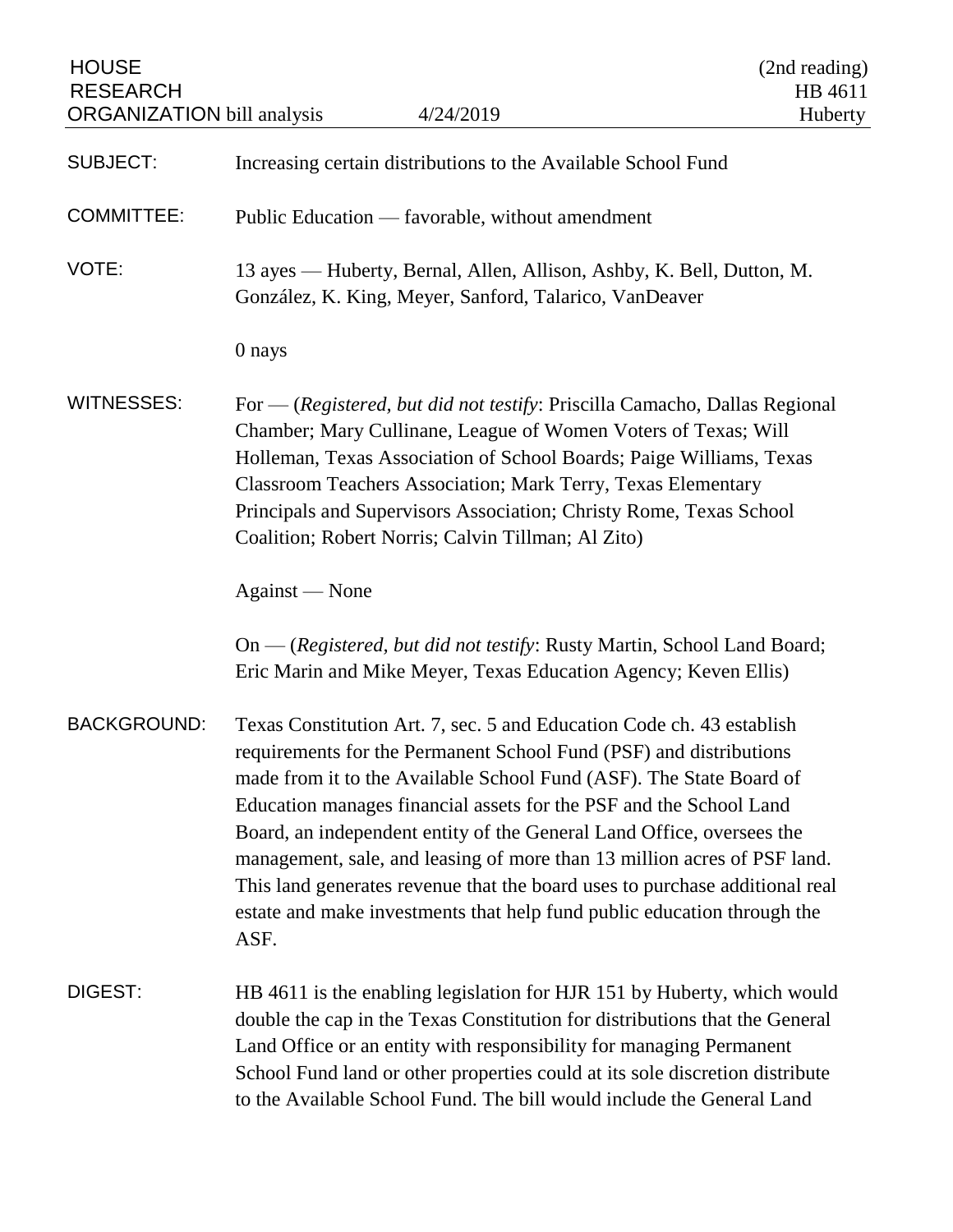## HB 4611 House Research Organization page 2

|                           | Office annual distributions as a component of the funds distributed from<br>the PSF to the ASF.                                                                                                                                                                                                                                                                                                                                                                                                                                                                                                                                                                                                                               |
|---------------------------|-------------------------------------------------------------------------------------------------------------------------------------------------------------------------------------------------------------------------------------------------------------------------------------------------------------------------------------------------------------------------------------------------------------------------------------------------------------------------------------------------------------------------------------------------------------------------------------------------------------------------------------------------------------------------------------------------------------------------------|
|                           | The bill would take effect January 1, 2020, only if the constitutional<br>amendment providing for increased distributions from the General Land<br>Office to the ASF as proposed by HJR 151 was approved by voters.                                                                                                                                                                                                                                                                                                                                                                                                                                                                                                           |
| <b>SUPPORTERS</b><br>SAY: | HB 4611 would allow for improved public school funding should voters<br>remove a constitutional cap on the amount of revenue that could be<br>distributed to school districts through the Available School Fund (ASF)<br>from assets managed by the School Land Board. Recent investment<br>returns obtained by the land board have been sufficiently high to allow for<br>annual distributions above the \$300 million cap. HJR 151 would double<br>the cap to \$600 million, allowing for greater direct distributions to the<br>ASF should the land board decide to pursue that option. The land board<br>would retain discretion to distribute revenue levels below the cap should<br>returns be lower in a given year.   |
|                           | As the Permanent School Fund's assets managed by the land board grow<br>and improve in their performance, the Legislature should take advantage<br>of the opportunity to increase revenue available through the ASF for<br>instructional materials and other school funding needs.                                                                                                                                                                                                                                                                                                                                                                                                                                            |
| <b>OPPONENTS</b><br>SAY:  | As provided by HJR 151, for which HB 4611 is the enabling legislation,<br>increasing the amount of revenue that the land board could directly<br>contribute to the ASF could exacerbate the complicated funding<br>relationship between the School Land Board and the State Board of<br>Education. The land board has regularly distributed the majority of its<br>investment proceeds to the State Board of Education for placement in the<br>PSF, thereby increasing the amount from which the education board<br>makes its percentage-based required biennial distribution to the ASF.<br>Were the land board to send a larger amount directly to the ASF, such an<br>action could result in lower overall school funding. |
| NOTES:                    | HB 4611 is the enabling legislation for HJR 151 by Huberty, which is on<br>the Constitutional Amendments Calendar for second reading                                                                                                                                                                                                                                                                                                                                                                                                                                                                                                                                                                                          |